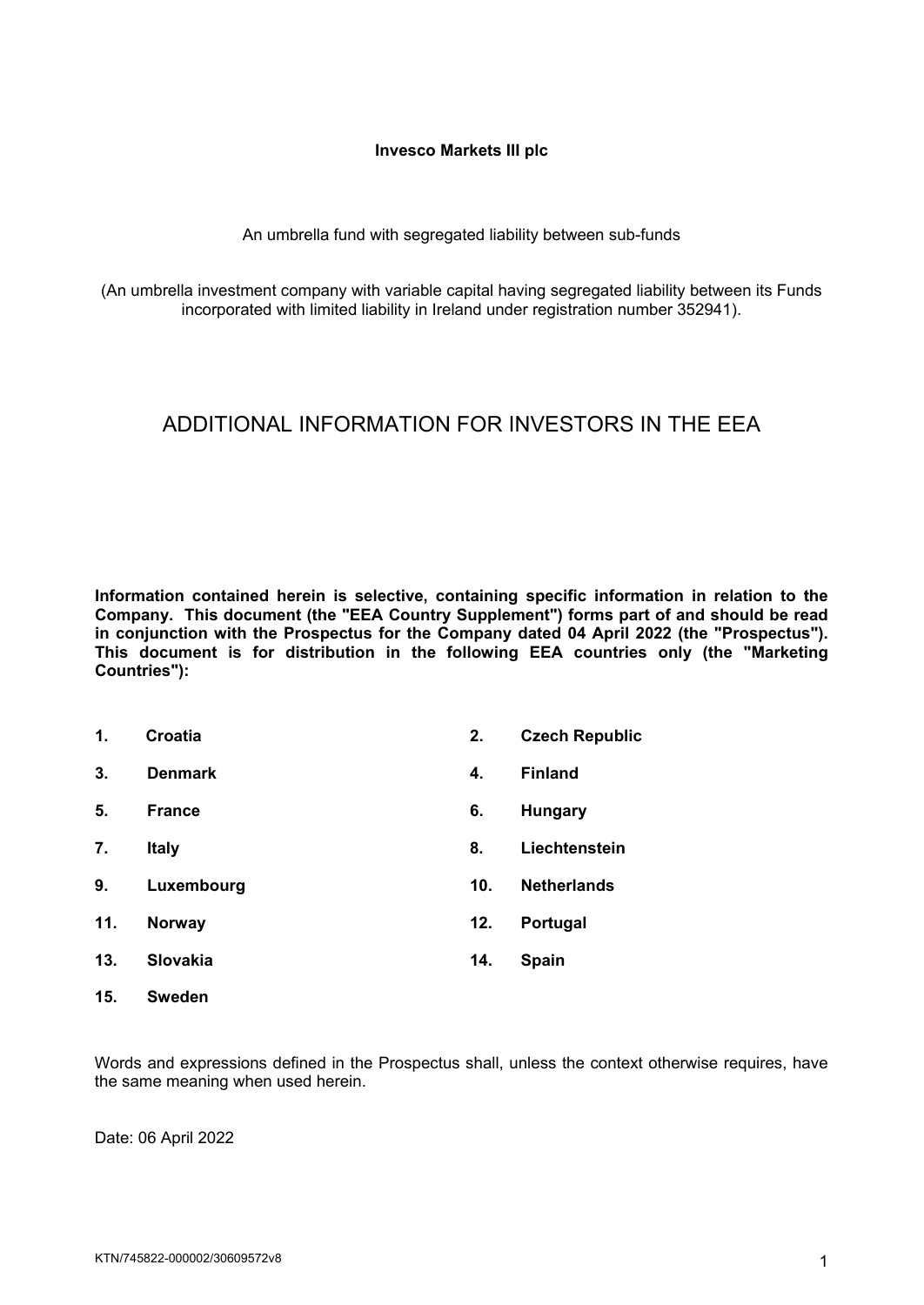## **1 The Company**

The Company has notified the competent authorities of its intention to sell Shares of the subfunds of the Company identified below (each a "Fund") in the following Marketing Countries:

| Fund(s)                                                                 | <b>Marketing Countries</b>                                                                                                                                             |
|-------------------------------------------------------------------------|------------------------------------------------------------------------------------------------------------------------------------------------------------------------|
| Invesco EQQQ NASDAQ-100 UCITS ETF                                       | Croatia, Czech Republic, Denmark, Spain,<br>Finland,<br>France,<br>Hungary,<br>Italy,<br>Liechtenstein, Luxembourg, Netherlands,<br>Norway, Portugal, Slovakia, Sweden |
| Invesco Euro Cash 3 Months UCITS ETF                                    | Denmark, Spain, Finland, France, Italy,<br>Luxembourg, Netherlands, Norway,<br>Portugal, Sweden                                                                        |
| Invesco EURO STOXX High Dividend Low<br><b>Volatility UCITS ETF</b>     | Denmark, Spain, Finland, France, Italy,<br>Luxembourg, Netherlands, Norway,<br>Portugal, Sweden                                                                        |
| Invesco FTSE Emerging Markets High Dividend<br>Low Volatility UCITS ETF | Denmark, Spain, Finland, France, Italy,<br>Luxembourg, Netherlands, Norway,<br>Portugal, Sweden                                                                        |
| Invesco FTSE RAFI All-World 3000 UCITS ETF                              | Denmark, Spain, Finland, France, Italy,<br>Luxembourg, Netherlands, Norway,<br>Portugal, Sweden                                                                        |
| Invesco FTSE RAFI Emerging Markets UCITS<br><b>ETF</b>                  | Denmark, Spain, Finland, France, Italy,<br>Luxembourg, Netherlands, Norway,<br>Portugal, Sweden                                                                        |
| Invesco FTSE RAFI Europe UCITS ETF                                      | Denmark, Spain, Finland, France, Italy,<br>Luxembourg, Netherlands, Norway,<br>Portugal, Sweden                                                                        |
| Invesco FTSE RAFI UK 100 UCITS ETF                                      | Denmark, Spain, Portugal                                                                                                                                               |
| Invesco FTSE RAFI US 1000 UCITS ETF                                     | Denmark, Spain, Finland, France, Italy,<br>Luxembourg, Netherlands, Norway,<br>Portugal, Sweden                                                                        |
| Invesco Global Buyback Achievers UCITS ETF                              | Denmark, Spain, Finland, France, Italy,<br>Luxembourg, Netherlands, Norway,<br>Portugal, Sweden                                                                        |
| Invesco S&P 500 High Dividend Low Volatility<br><b>UCITS ETF</b>        | Denmark, Spain, Finland, France, Italy,<br>Luxembourg, Netherlands, Norway,<br>Portugal, Sweden                                                                        |
| Invesco US High Yield Fallen Angels UCITS<br><b>ETF</b>                 | Denmark, Spain, Finland, France, Italy,<br>Luxembourg, Netherlands, Norway,<br>Portugal, Sweden                                                                        |
| Invesco S&P 500 QVM UCITS ETF                                           | Denmark, Spain, Finland, France, Italy,<br>Luxembourg, Netherlands, Norway,<br>Portugal, Sweden                                                                        |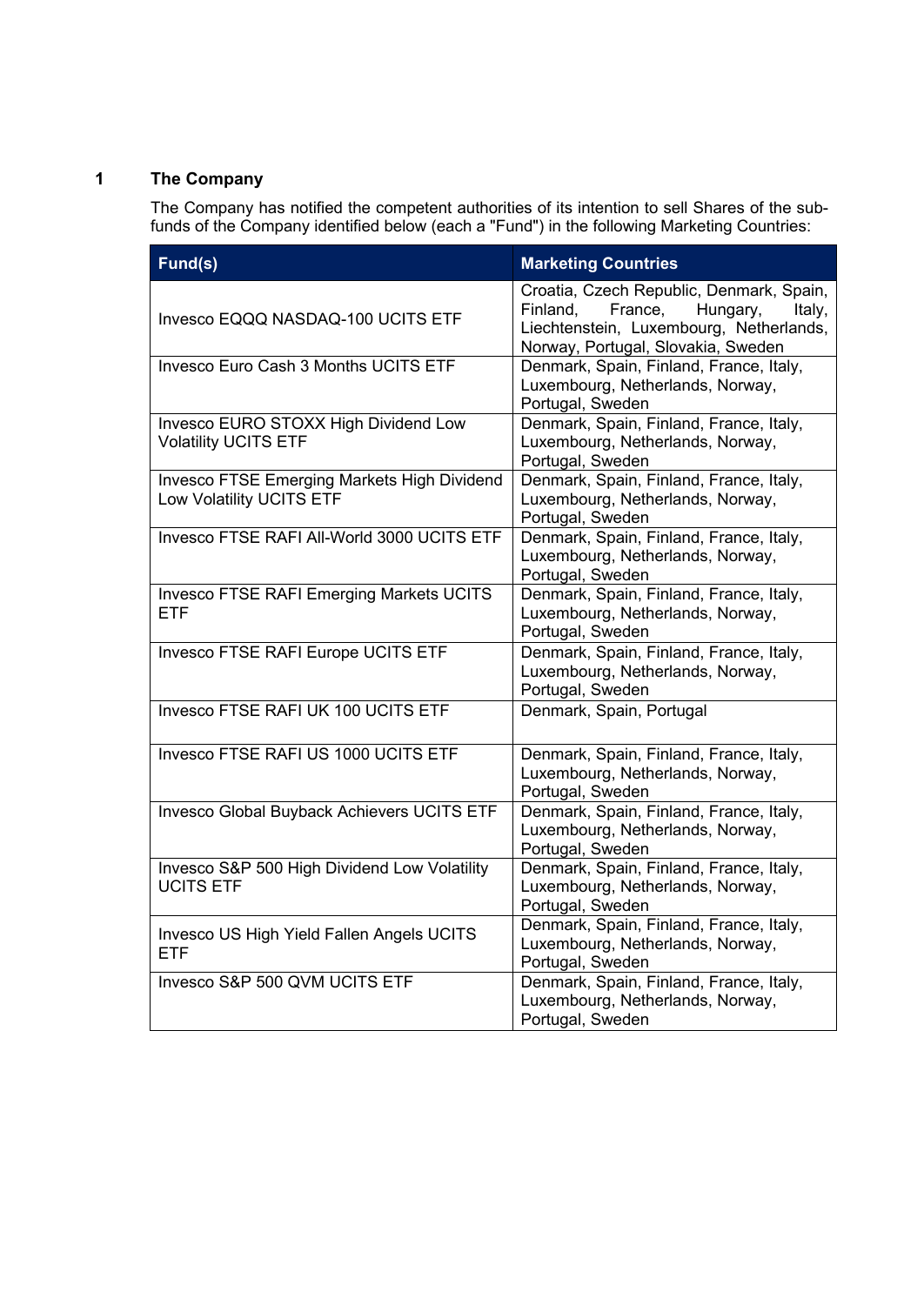## **2 Exchange and Repurchase of Shares**

Exchange and repurchase requests for Shares is outlined in the section entitled "Subscriptions and Redemptions".

#### **3 Documents, Notices and Information on Investor Rights**

The following information and/or documentation is available from the Company at Ground Floor, 2 Cumberland Place, Fenian Street, Dublin 2 or from the facilities agents outlined in Schedule 1:

- the Constitution of the Company
- the Prospectus, including any Supplement and/or annex/addendum thereto
- the Key Investor Information Documents, including any relevant translation thereof
- the latest published annual report and semi-annual report
- notices to Shareholders

Information on how Shareholder complaints are dealt with and how Shareholders exercise their rights arising from their investment is available from Company and the Investment Manager.

## **4 Publication of Prices**

The sale and purchase prices of shares are available from the Administrator and at etf.invesco.com.

## **5 Taxation**

The taxation of income for investors varies considerably in each EEA Member State. Investors are therefore advised to carefully consider their tax position and contact their personal tax advisors.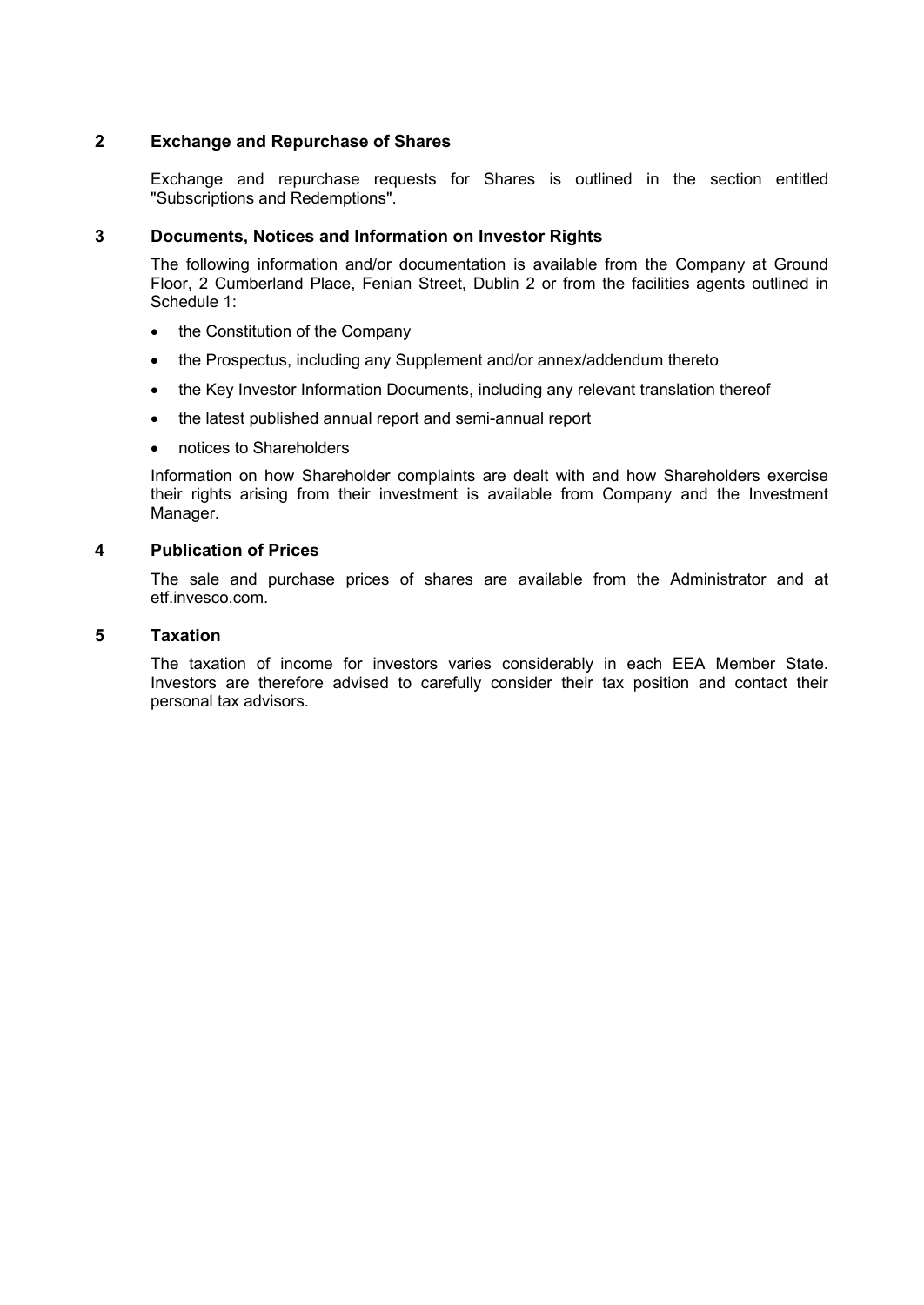# **SCHEDULE 1**

| <b>Member State</b>   | <b>Facilities Agent (s)</b>                                                                                                                         | <b>Contact and Address</b>                                                                                                                                 |
|-----------------------|-----------------------------------------------------------------------------------------------------------------------------------------------------|------------------------------------------------------------------------------------------------------------------------------------------------------------|
| Croatia               | Asset<br>Invesco<br>Management<br>Deutschland<br>GmbH,<br>acting<br>through<br>its<br>Austrian Branch, Invesco<br>Asset<br>Management<br>Osterreich | Rotenturmstrasse 16-18<br>1010 Vienna<br>Austria<br>E-mail: info@vie.invesco.com                                                                           |
| <b>Czech Republic</b> | Investment<br>Invesco<br><b>Management Limited</b>                                                                                                  | <b>Ground Floor</b><br>2 Cumberland Place<br><b>Fenian Street</b><br>Dublin 2<br>E-mail: legaletf@invesco.com                                              |
| <b>Denmark</b>        | <b>Stockrate</b><br>Asset<br>Management                                                                                                             | <b>StockRate Asset Management</b><br>Sdr. Jernbanevej 18D<br>Dk-3400 Hillerød<br>E-mail: td@stockrate.dk                                                   |
| Finland               | Investment<br>Invesco<br><b>Management Limited</b>                                                                                                  | <b>Ground Floor</b><br>2 Cumberland Place<br><b>Fenian Street</b><br>Dublin 2<br>E-mail: legaletf@invesco.com                                              |
| France                | Société<br>Générale<br>Luxembourg                                                                                                                   | Société Générale Luxembourg<br>(centre opérationnel)<br>28-32 Place de la gare<br>L-1616 Luxembourg<br>SG-French-Local-<br>E-mail:<br>Agent-Lux@socgen.com |
| Hungary               | Asset<br>Invesco<br>Management<br>GmbH,<br>Deutschland<br>acting<br>through<br>its<br>Austrian Branch, Invesco<br>Asset<br>Management<br>Osterreich | Rotenturmstrasse 16-18<br>1010 Vienna<br>Austria<br>E-mail: info@vie.invesco.com                                                                           |
| Italy                 | Invesco<br>Investment<br><b>Management Limited</b>                                                                                                  | <b>Ground Floor</b><br>2 Cumberland Place<br><b>Fenian Street</b><br>Dublin 2<br>E-mail: legaletf@invesco.com                                              |
| Liechtenstein         | <b>LGT Bank AG</b>                                                                                                                                  | Herrengasse 12, 9490 Vaduz,<br>Liechtenstein                                                                                                               |